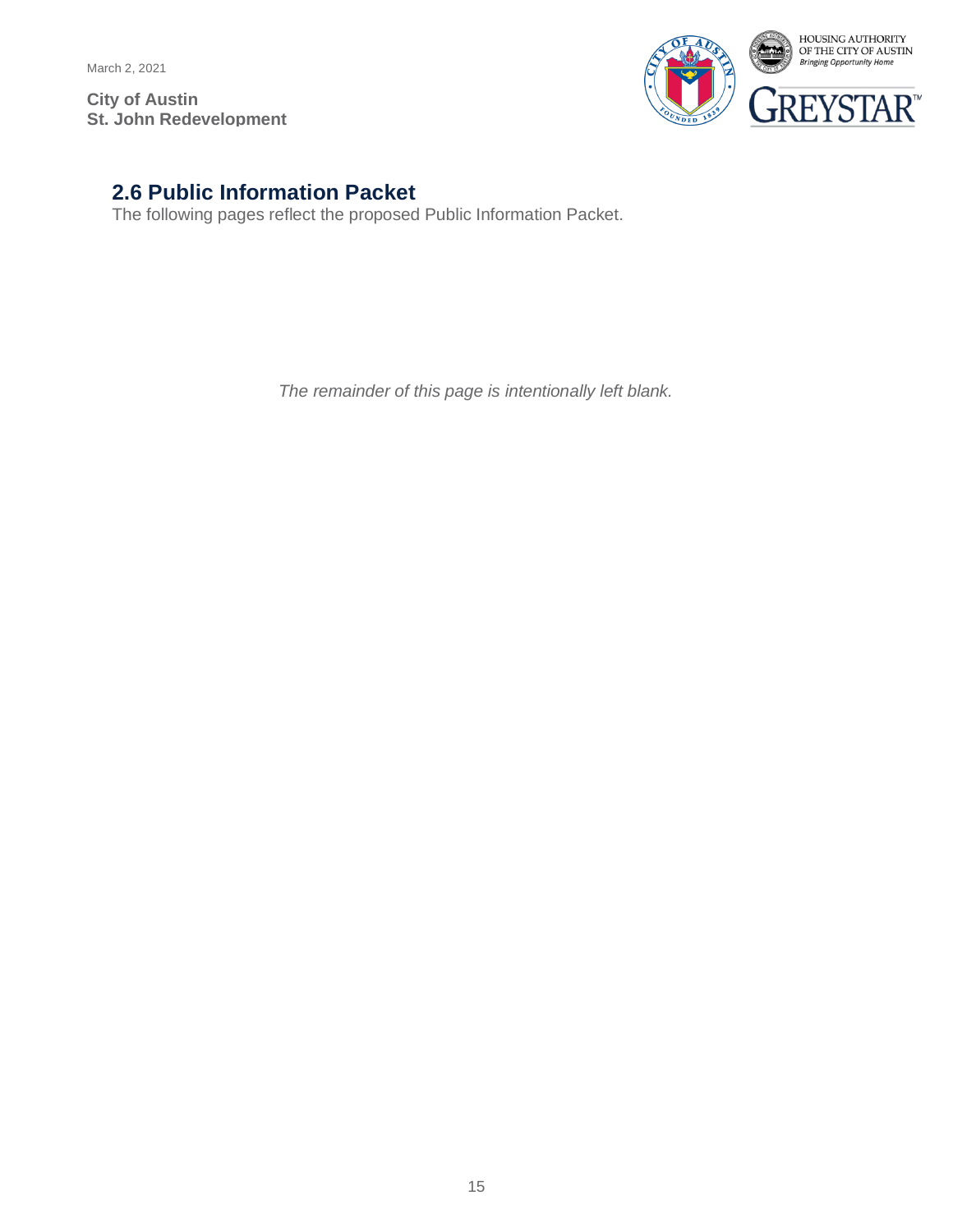March 2, 2021

**City of Austin St. John Redevelopment**



## Proposed Redevelopment of 19-Acre St. John Site by Greystar and the Housing Authority of the City of Austin (HACA) to Include 280 Affordable Apartments, Community Retail, Park Expansion

Greystar and the Housing Authority of the City of Austin (HACA) propose to redevelop the 19-acre St. John site into a catalytic mixed-use and mixed-income district designed for the benefit of previous, current and future residents of the St. John neighborhood.

The proposed development would include tripling the current St. John Park size. In the new three-acre park would exist a public splash pad, playground, performance pavilion, community garden and walking trails. This park is intended to be the heartbeat of the new district and a gathering place for all residents of the St. John neighborhood. The park is envisioned to be used for live music and theatrical performances, art installations, markets, exercise and more.

West of the expanded park is proposed 280 affordable multifamily units across studios, one-bedroom, two-bedroom and three-bedroom units, marketed to those earning between 50% and 70% median family income. The proposed development would also include 280 market rate units. These units are proposed to be spread across two buildings, bifurcated by a 125-foot wide pedestrian oriented boulevard including another approximately half-acre of green space, leading community members to retail west of the apartments.

On the west end of the site, closest to Interstate 35, is proposed 15,000 square feet of community retail and support services space intended to serve the current and future residents of the St. John neighborhood. Some examples of potential future tenants include convenience grocers, vocational training centers, youth development programs, child care, health care, small business incubators, hair salons or barbershops, clothing boutiques and food businesses.

The Housing Authority of the City of Austin serves over 20,000 people including seniors, children and individuals with disabilities in its mission to cultivate sustainable affordable housing communities. Greystar's development and construction experience will put HACA in a position to assist the community with another 280 brand-new class-A affordable apartment units. HACA's experience managing a portfolio of affordable housing opportunities will be applied to the St. John redevelopment with a specific marketing intention to reach past and current residents of the St. John neighborhood and make them aware of the opportunity to move back into or avoid displacement from the neighborhood.